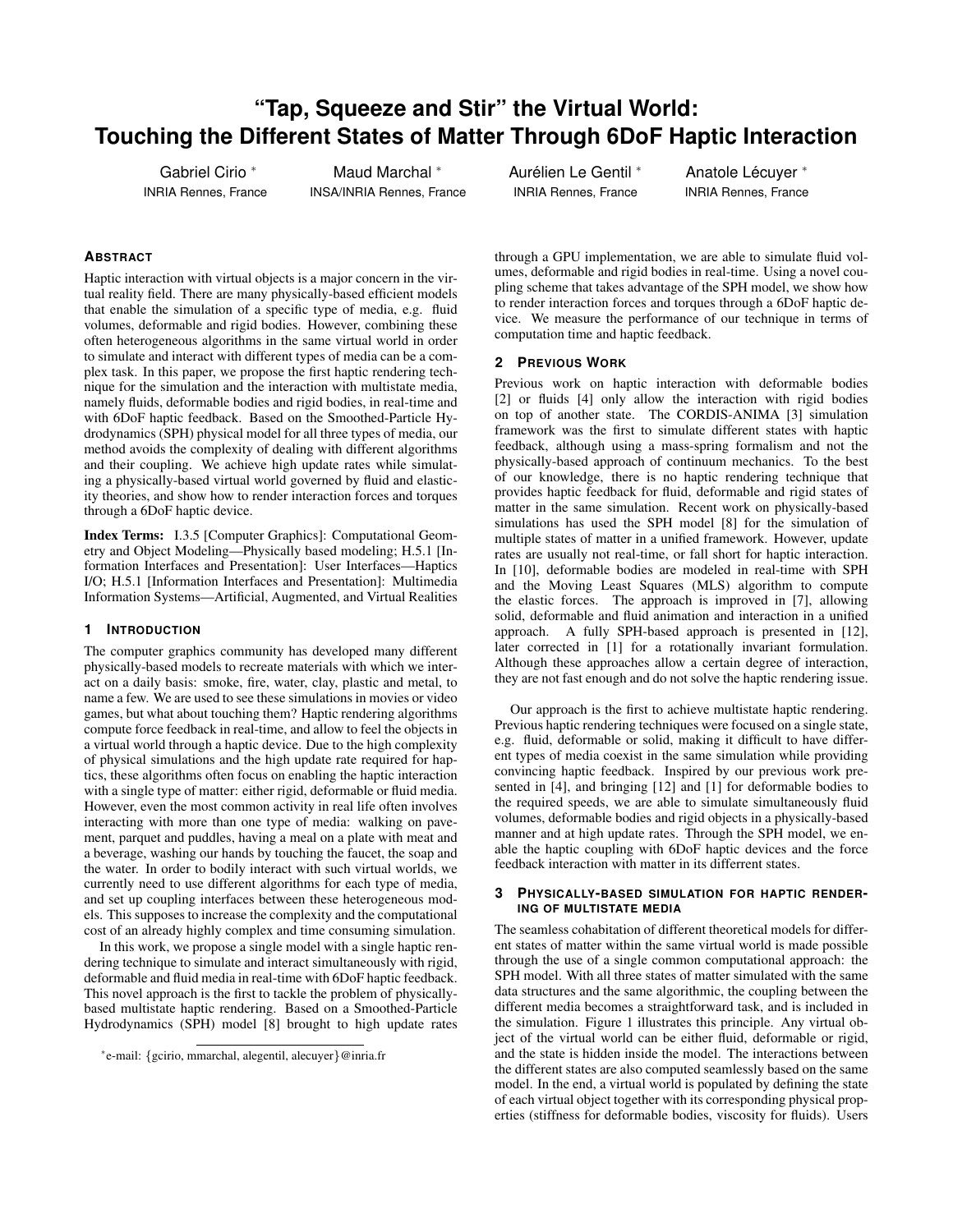can interact with the virtual world through a haptic device using the interaction forces, without ever dealing with the models behind.



Figure 1: Global view of our approach: a user seamlessly interacts with a virtual world populated with objects of different states of matter.

In this section, we describe the foundations of our physicallybased simulation algorithms.

#### **3.1 SPH-based Physical Simulation**

The SPH model [8] computes the smoothed quantity  $A_i$  of a particle *i* at any position x in space through the general formula:

$$
A_i = \sum_j A_j V_j W(\mathbf{x} - \mathbf{x}_j, h)
$$
 (1)

where  $A_j$  is the discrete quantity  $A$  sampled for neighboring particle *j* at position  $\mathbf{x}_j$ ,  $V_j$  is the volume of *j*, and *W* is the smoothing kernel of support *h*, where particles beyond *h* are not taken into account.

#### 3.1.1 Fluid and Rigid Body Model

The motion of fluids is driven by the Navier-Stokes equations. Using the SPH model as presented in [9] and used in [4], pressure and viscosity forces are computed at each time step:

$$
\mathbf{f}_{i}^{pressure} = -V_{i} \sum_{j} V_{j} \frac{P_{i} + P_{j}}{2} \nabla W(\mathbf{x}_{i} - \mathbf{x}_{j}, h)
$$
 (2)

$$
\mathbf{f}_{i}^{viscosity} = \mu V_{i} \sum_{j} V_{j} (\mathbf{v}_{j} - \mathbf{v}_{i}) \nabla^{2} W(\mathbf{x}_{i} - \mathbf{x}_{j}, h)
$$
(3)

where  $P$  is the pressure, **v** the velocity,  $\mu$  the viscosity coefficient and **g** the gravity field.  $\nabla$  and  $\nabla^2$  are respectively the gradient and Laplacian of the physical quantities. Parameters such as the viscosity can be changed to obtain different fluid behaviors, from smoke (no viscosity) to honey (very high viscosity).

Rigid bodies are modeled with the same SPH particles used in the fluid simulation, creating a unified particle model as described in [12]. This simple rigid body model has the main advantage of being meshless: since the overall shape of the rigid body is not important, it allows the seamless use of arbitrary-shaped rigid bodies, including concave objects. Moreover, it provides a gain in efficiency by computing a single model, since it makes the approach unified with fluid and deformable bodies. Additional collision detection techniques are avoided, since collision computations are included in the neighbor search.

## 3.1.2 Deformable Body Model

In order to simulate a deformable body with SPH governed by the elasticity theory, we compute elastic forces as in [12] using the improvements proposed in [1] to make the computations rotationally invariant by using a corotational approach. For more details, we refer the reader to the respective articles, as well as to [10].

The elastic force exerted on a particle *i* is computed from the gradient of the locally rotated displacement field,  $\nabla \bar{u}_i$ . Using an SPH formulation, this gradient is defined as:

$$
\nabla \bar{\mathbf{u}}_i = \sum_j V_i^0 \bar{\mathbf{u}}_{ji} \nabla W (\mathbf{x}_i^0 - \mathbf{x}_j^0, h)^T
$$
(4)

where  $\mathbf{x}_i^0$  and  $\mathbf{x}_j^0$  are the initial positions (in the undeformed state) of particles *i* and  $j$  respectively, and  $\bar{u}_{ji}$  is the locally rotated displacement difference between neighboring particles j and i. Then, the strain  $\varepsilon$  can be computed from  $\nabla \bar{\mathbf{u}}_i$ , using a Green-Saint-Venant strain tensor formulation.

The elastic force  $f_{ii}$  exerted on a neighboring particle *j* by particle *i* is defined as the negative gradient of strain energy with respect to displacement, and can be computed as:

$$
\mathbf{f}_{ji} = -2V_i^0(\mathbf{I} + \nabla \bar{\mathbf{u}}_i^T)\sigma_i V_j^0 \nabla W(\mathbf{x}_i^0 - \mathbf{x}_j^0, h) \tag{5}
$$

where  $V_i^0$  is the initial volume of particle *i* and  $\sigma$  is the stress.  $\sigma$ is computed from the strain  $\varepsilon$  through the linear relation  $\sigma = C\varepsilon$ , where C is defined by only two parameters, the Young modulus and the Poisson ratio.

The elastic force  $\mathbf{f}^{elasticity}_i$  exerted on particle *i* is symmetrized and computed as:

$$
\mathbf{f}_{i}^{elasticity} = \sum_{j} \frac{-\mathbf{R}_{i}\mathbf{f}_{ji} + \mathbf{R}_{j}\mathbf{f}_{ij}}{2}
$$
 (6)

where  **is the rotation matrix computed through the corotational** approach.

#### 3.1.3 Interaction Forces

In a unified, parallel and time-critical framework, unified interaction forces fit well for computation time reasons. Using the same interaction forces as in a fluid-fluid case, namely pressure and viscosity forces, improves the gain of parallel computation, while providing a reasonable amount of control over the forces through density and viscosity values. Hence, as in [4], interaction forces f *interaction i* are computed between particles belonging to different bodies as:

$$
\mathbf{f}_{i}^{interaction} = \mathbf{f}_{i}^{pressure} + \mathbf{f}_{i}^{viscosity}
$$
 (7)

Moreover, by using the SPH model for the computation of interaction forces between fluid, deformable and rigid body particles, it removes the need of additional collision detection algorithms.

## **3.2 Integration and Simulation Loop**

The different models previously described are run simultaneously under the same SPH framework, improving the efficiency of the simulation compared to having three heterogeneous models. Hence, the simulation loop runs in four consecutive steps:

- 1. Compute corotational matrices  $\mathbf{R}_i$  for each particle belonging to a deformable body;
- 2. Compute new density and elastic properties;
- 3. Compute new internal forces (between particles of the same body) and new interaction forces (between particles of different bodies);
- 4. Integrate (compute new velocity and position) through Leap-Frog integration for fluids and deformable bodies. For rigid bodies, integrate by applying rigid body dynamics.

The entire physical model is implemented on GPU using the CUDA framework, extending our previous implementation [4] to support deformable bodies. Space is subdivided in a 3D uniform grid, so that search for neighbors is limited to the surrounding cells. We compute the different physical quantities and forces related to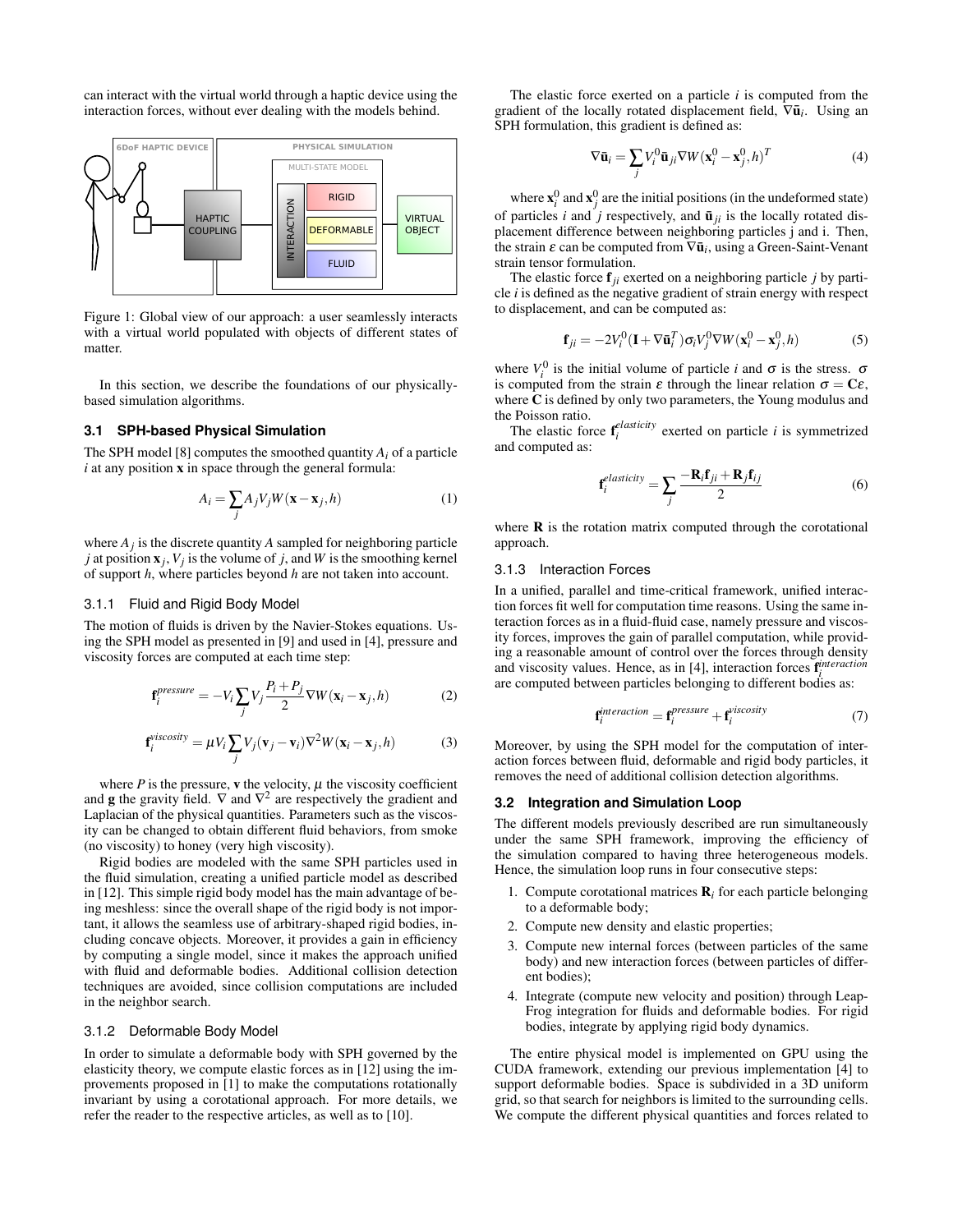fluids and elastic theories, as well as interaction forces. In order to further accelerate computations, we use texture lookups to retrieve the different data arrays to benefit from texture data caching. We also use an OpenGL Vertex Array Object for the particle position array, allowing the graphic rendering algorithm to access position data without copying it back to CPU memory.

#### **4 MULTIMODAL RENDERING**

#### **4.1 6DoF Haptic Rendering**

We base our force feedback computation on interaction forces and on an SPH rigid body as proxy. By using an SPH proxy, we avoid additional computations for haptic coupling: the proxy is an object of the virtual world, and it interacts with all other media around it through the unified interaction forces described in section 3.1.3. When the proxy interacts with different media on the virtual world, the simulation computes the corresponding interaction forces as any other body from the virtual world. In this way, the user can feel the virtual world through an arbitrary-shaped rigid body.

Once the interaction forces are computed on the proxy, they are fed to the rigid body dynamics algorithm to perform the haptic coupling between the proxy and the 6DoF haptic device. In the rigid body dynamics step, all the interaction forces exerted on the proxy rigid body *body* are summed to obtain a total force  $\mathbf{F}_{body}^{haptic}$  and a total torque  $\tau_{body}^{haptic}$ . The force and torque feedbacks coming from the haptic device are then added as external forces. Hence:

$$
\mathbf{F}_{body}^{haptic} = \sum_{i_{body}} \mathbf{f}_{i_{body}}^{interaction} + \mathbf{f}^{device}
$$
 (8)

$$
\tau_{body}^{haptic} = \sum_{i_{body}} \tau_{i_{body}}^{interaction} + \tau^{device}
$$
\n(9)

Then, the new position and velocity are computed by integrating the forces over the simulation time step. They are sent to the haptic device, closing the haptic loop in admittance mode. A Virtual Coupling mechanism [5] is introduced between the haptic device and the rigid body, reconciling a high update rate haptic device with a lower rate simulation, leading to an increase of stability.

The resulting 6DoF haptic coupling scheme is unified, in the sense that it allows the interaction with different media (fluid, deformable and solid) without distinction, since the haptic forces are computed in a unified way.

## **4.2 Graphic Rendering**

As for the physical simulation, we use a unified visual rendering algorithm for fluid and deformable bodies. Previous work [4] has shown how to render fluids with a screen-space technique based on [13], with a trade-off between quality and performance. A threestep approach first computes per pixel fluid data (front and back fluid volume depth from view), then smoothes the front surface depth in screen space using a fast bilateral filter, and finally composes the frame.

We follow the same procedure to render deformable bodies. However, since most bodies are not transparent, as opposed to fluids, we do not handle transparency for deformable bodies, which leads to an increase in performance. In order to achieve a correct occlusion between the different media, we perform a depth test in the fragment shader.

#### **5 PERFORMANCE**

In this section we measure the performance of our haptic rendering technique, in terms of computation time and haptic feedback.

The simulations were carried out using a Virtuose 6DoF forcefeedback device from Haption Company, and a laptop computer with a Core 2 Extreme X7900 processor at 2.8GHz, 4GB of RAM, and a Nvidia Quadro FX 3600M GPU with 512MB of memory.

## **5.1 Computation Time**

We measured the computation time of three scenes with an increasing number of particles. Each scene has either a fluid volume, a deformable body or a rigid body, all of the same size and shape (a cuboid with a square base of 0.5m side and a variable height according to the number of particles). We only measured the physical simulation computation time, without taking into account graphic rendering. The simulation ranges from 2,000 to 30,000 particles. Figure 2 plots the measurements for the different types of media.



Figure 2: Computation time for scenes made of either a rigid body (dashed curve), a deformable body (continuous curve) or a fluid volume (dotted curve), according to the number of particles.

The higher complexity of the elastic theory implementation compared to the fluid theory and the rigid body dynamics is clearly visible: when the number of particles increases, the computation time for deformable bodies increases roughly 2 times faster than for fluids, and 6 times faster than for rigid bodies.

A determinant factor of our approach is its computation time, since haptic feedback requires update rates higher than the usual 30Hz of real-time visual rendering. It has been shown that, for fluids, update rates of 70Hz are satisfactory for haptic rendering, since forces due to fluids do not change rapidly [4]. Our implementation allows to simulate large volumes of fluid (around 20,000 particles) above 70Hz, as shown in Figure 2. In the case of deformable bodies, low update rate simulations (30-50Hz) use interpolation [11], and faster models rely on pre-computed data and small deformation approaches [6], or limit the complexity of the virtual objects [2]. Our model is an efficient trade-off between these approaches, with a fast simulation with complex deformable bodies (150Hz for 5,000 particles) and a virtual coupling mechanism for a smooth haptic rendering.



Figure 3: Forces exerted on a sphere successively dropped on rigid, deformable and fluid media.